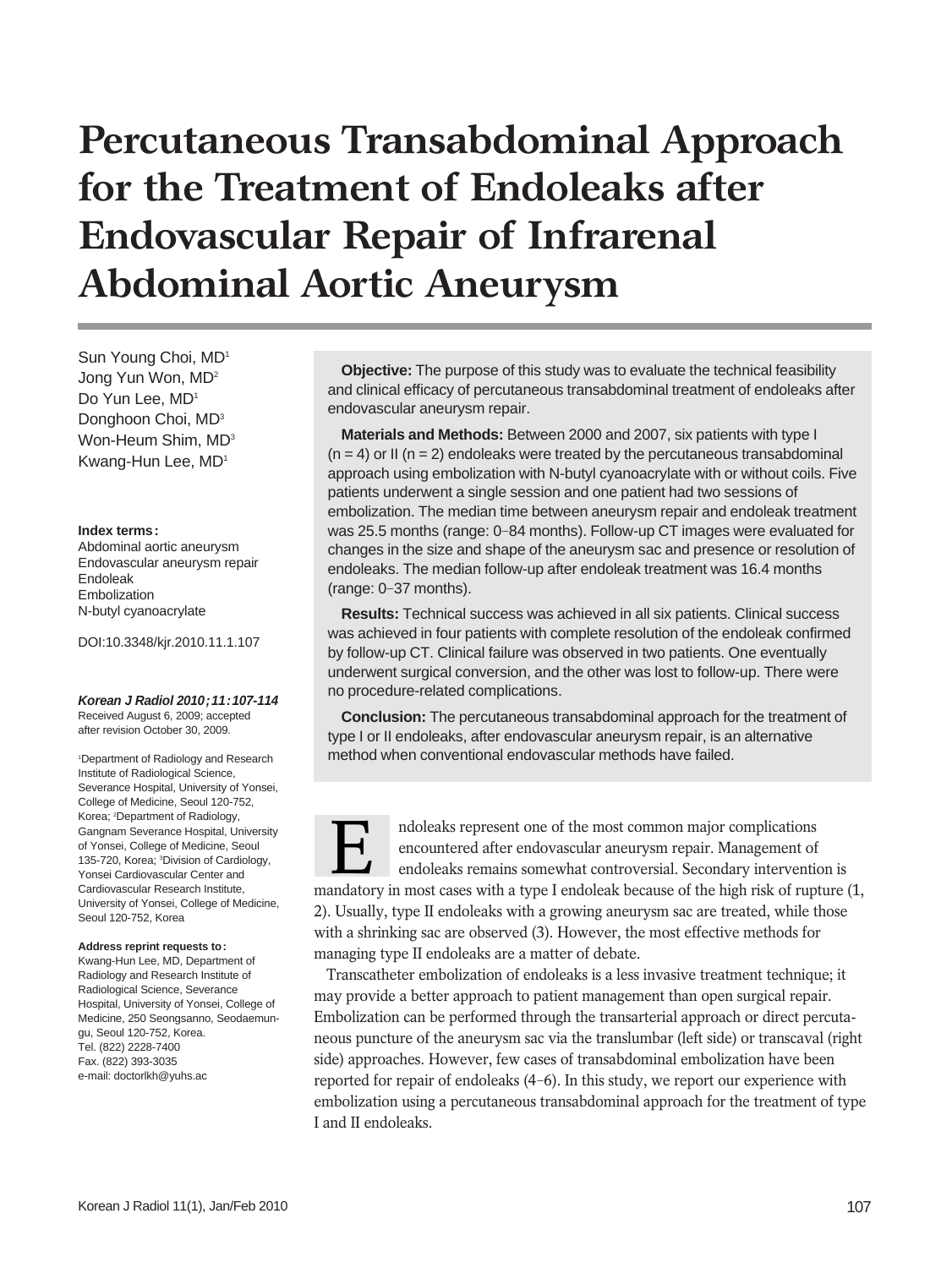## **MATERIALS AND METHODS**

#### *Patient Group and Study Design*

Between 2000 and 2007, 141 patients underwent endovascular aneurysm repair at our institution, and 33 endoleaks (23%) occurred. Based on follow-up imaging, the endoleaks were categorized as type I in 12 patients (9%), type II in 16 patients (11%), type III in two patients (1%), type IV in one patient (1%), and type V in two patients (1%). Initial treatment methods for the endoleaks are described in Table 1. Among the 33 patients with endoleaks, six patients (five men, one woman; age range, 61-81 years; mean age, 68.2 years) with type I or type II endoleaks underwent embolization by the transabdominal approach using a liquid embolic agent, N-butyl cyanoacrylate. Five patients had an aortoiliac bifurcated stent-graft due to an infrarenal abdominal aortic aneurysm, and one patient (No. 3) had an aortoiliac bifurcated stent-graft due to a ruptured abdominal aortic aneurysm. Four patients had a type I endoleak, and two had a type II endoleak. Five patients underwent a single session and one patient (No. 1) underwent two sessions of embolization.

The indications for treatment of a type I or II endoleak, at our institution, were evidence of a type I endoleak during follow-up; or a type II endoleak with a significant increase in the diameter of the aneurysm sac ( $\geq$  5 mm difference by CT in the largest minor axis cross-sectional diameter of the aneurysm sac). Indications for a transabdominal procedure included a type I endoleak with failed alternative endovascular options ( $n = 4$ ; No. 1–4) and a type II endoleak located at the anterior aspect of the stentgraft with an enlarging endoleak sac  $(n = 2; No. 5, 6)$ . The failed endovascular procedures included balloon percutaneous angioplasty ( $n = 4$ ; No. 1–4); aortic extender cuff (stent-graft) (Zenith, Cook, Bloomington, IN) ( $n = 2$ ; No. 3, 4), and Palmaz stent placement (Johnson & Johnson Interventional System, Warren, NY) (n = 1; No. 3). Combined coil embolization was necessary in two patients

to achieve repair of the endoleaks in cases of high-flow massive endoleaks from the attachment site (No. 3, 4) and in one case where the inferior mesenteric artery acted as an exit route for the endoleak (No. 3). Before the procedure, all patients received a medical evaluation and were determined to be good candidates for the transabdominal procedure. The median time between the endovascular aneurysm repair and embolization was 25.5 months (range: 0-84 months). The median follow-up after embolization was 16.4 months (range: 0-37 months).

## *Preoperative and Follow-Up Imaging*

Before the endovascular aneurysm repair, patients underwent CT imaging including pre-contrast, arterial phase, and 30-second delayed contrast enhanced images. Patients had follow-up CT with the same protocol at 30 days; 3, 6, and 12 months; and yearly thereafter. The largest minor axis cross-sectional diameter of the aneurysm sac was measured. A size greater than or equal to a 5-mm difference, by the CT imaging, in the largest minor axis cross-sectional diameter of the aneurysm sac was considered clinically significant.

## *Percutaneous Transabdominal Embolization*

Before percutaneous transabdominal embolization, preoperative aortography and selective angiography were performed via the transarterial approach. If treatment of the endoleak via the transarterial approach failed, a percutaneous transabdominal approach was immediately attempted. Before the procedure, intravenous prophylactic antibiotics (Cefazolin<sup>®</sup> 1 g [Yuhan Corp., Seoul, Korea] and Tobramycin 100 mg [Daewoong Pharmaceutical Co., Seoul, Korea]) were given. With the patient in the supine position, local anesthesia was administered at the puncture site of the abdomen. The target site was identified as a contrast-enhancing area of the aneurysm sac by CT (skin puncture point, puncture angle, depth of aneurysm sac from the skin) and color-flow ultrasound (US) guidance

| Table 1. Initial Treatment Methods for Endoleak in 33 Patients |  |
|----------------------------------------------------------------|--|
|----------------------------------------------------------------|--|

|               | Initial Treatment Method (Failure) |                         |                            |                      |             |                     |
|---------------|------------------------------------|-------------------------|----------------------------|----------------------|-------------|---------------------|
| Endoleak Type | Transarterial<br>Approach          | Translumbar<br>Approach | Transabdominal<br>Approach | Surgical<br>Approach | Observation | <b>Total Number</b> |
| Type 1        | 10(4)                              |                         | $\overline{\phantom{a}}$   |                      |             | 12                  |
| Type 2        | 2(1)                               |                         |                            |                      | 11          | 16                  |
| Type 3        |                                    |                         |                            | າ                    |             | 2                   |
| Type 4        |                                    |                         |                            |                      |             |                     |
| Type 5        |                                    |                         |                            |                      |             |                     |

Note.— Transarterial approach includes conventional approach of endoleak treatment such as stent-graft extensions, cuffs, and Palmaz stent in cases with type l endoleak, and transarterial embolization of dominant feeding artery such as inferior mesenteric artery or lumbar arteries in cases with type ll endoleak.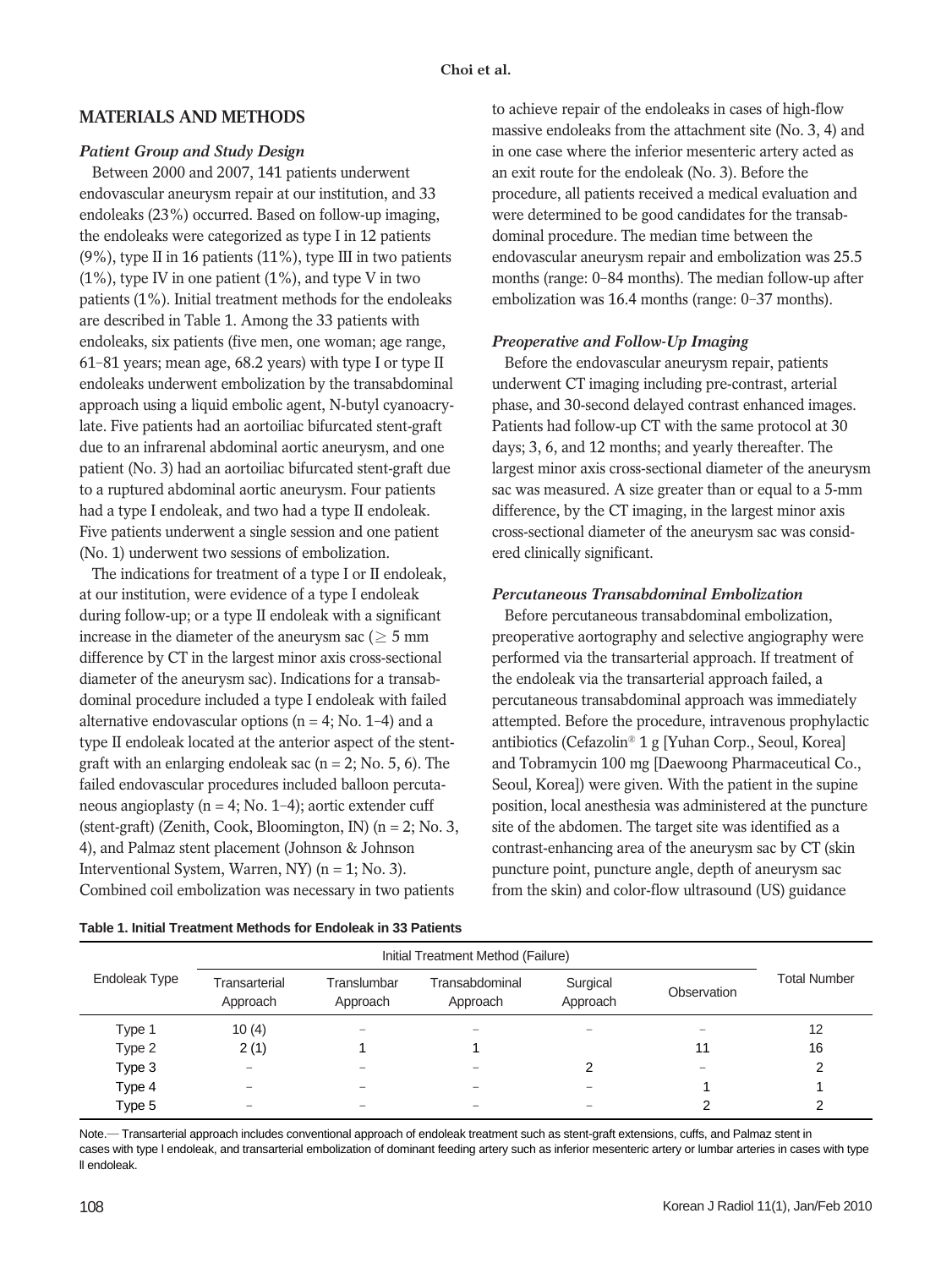was used. The endoleak sac was punctured using a 21 gauge puncture needle (Chiba; Cook, Bloomington, IN) under fluoroscopic and/or color-flow US guidance. Bony landmarks and stent-graft marking bars were also referenced under fluoroscopic guidance. In case of bowel interposition at the anterior aspect of the aneurysm sac, the sigmoid and transverse colon were filled with barium, and the transabdominal approach was performed under fluoroscopic guidance to avoid colon injury. After confirmation of arterial blood flowing through the puncture needle, contrast media was injected to visualize the endoleak sac, a 0.018-inch guidewire was inserted, and the puncture tract was dilated. Over the 0.035-inch guide wire, a 5-Fr angiographic catheter was placed within the endoleak site, and an angiogram of the aneurysm sac was performed to evaluate the origin and outflow of the endoleak.

Embolization of the endoleak sac and outflow vessels was performed. A 2.8-Fr microcatheter (Progreat; Terumo, Tokyo, Japan) was used when a more advanced endoleak selection was necessary or when the selection of outflow vessels was attempted. Before injection of N-butyl cyanoacrylate (Histoacryl, B. Braun, Tuttlingen, Germany), the catheter was flushed with 5% dextrose-water solution to prevent precipitation. N-butyl cyanoacrylate liquid adhesive was mixed with iodized oil (Lipiodol Ultra Fluid, Guerbet, Aulnay-sous-Bois, France), ranging from 25% to 50% depending on the amount and velocity of blood flow from the endoleak. After embolization, the puncture tract was embolized using the N-butyl cyanoacrylate mixture.

The endpoint of the procedure was the nonvisualization of blood flow within the aneurysm sac on a completion transarterial angiogram. Technical success was defined as successful embolization of the endoleak sac and complete resolution of the endoleak on completion angiography.

Clinical success was defined as complete resolution of the endoleak without enlargement of the aneurysm sac on follow-up CT.

## **RESULTS**

Technical success was achieved in all six patients. One patient (No. 1) required a second embolization session. Clinical success was achieved in four patients. One patient (No. 3) had decreased diameter of the aneurysm sac, while three patients (No. 1, 5, 6) had an unchanged aneurysm diameter. Two cases of clinical failure occurred (No. 2, 4); they had persistent type I endoleaks with increased diameter of the aneurysm sac on follow-up CT for which surgical conversion was recommended. One patient (No. 2) eventually underwent surgical conversion, and the other patient (No. 4) was lost to follow-up. Combined coil embolization was required for endoleak sac embolization (No. 5) and for both sac and inferior mesenteric artery embolization (No. 4). The results of the transabdominal embolization for the treatment of endoleaks are summarized in Figure 1.

There were no procedure-related complications such as intraperitoneal bleeding, ischemic bowel injury, bowel perforation, or infection in the aneurysm sac or graft. Patient No. 3, an 81-year-old man who had a successful embolization, died eight months after the procedure due to sudden cardiac death that was unrelated to the procedure.

#### **DISCUSSION**

Compared with open repair of infrarenal abdominal aortic aneurysms, endovascular aneurysm repair is less invasive and results in significantly better perioperative



**Fig. 1.** Results of transabdominal embolization in six patients.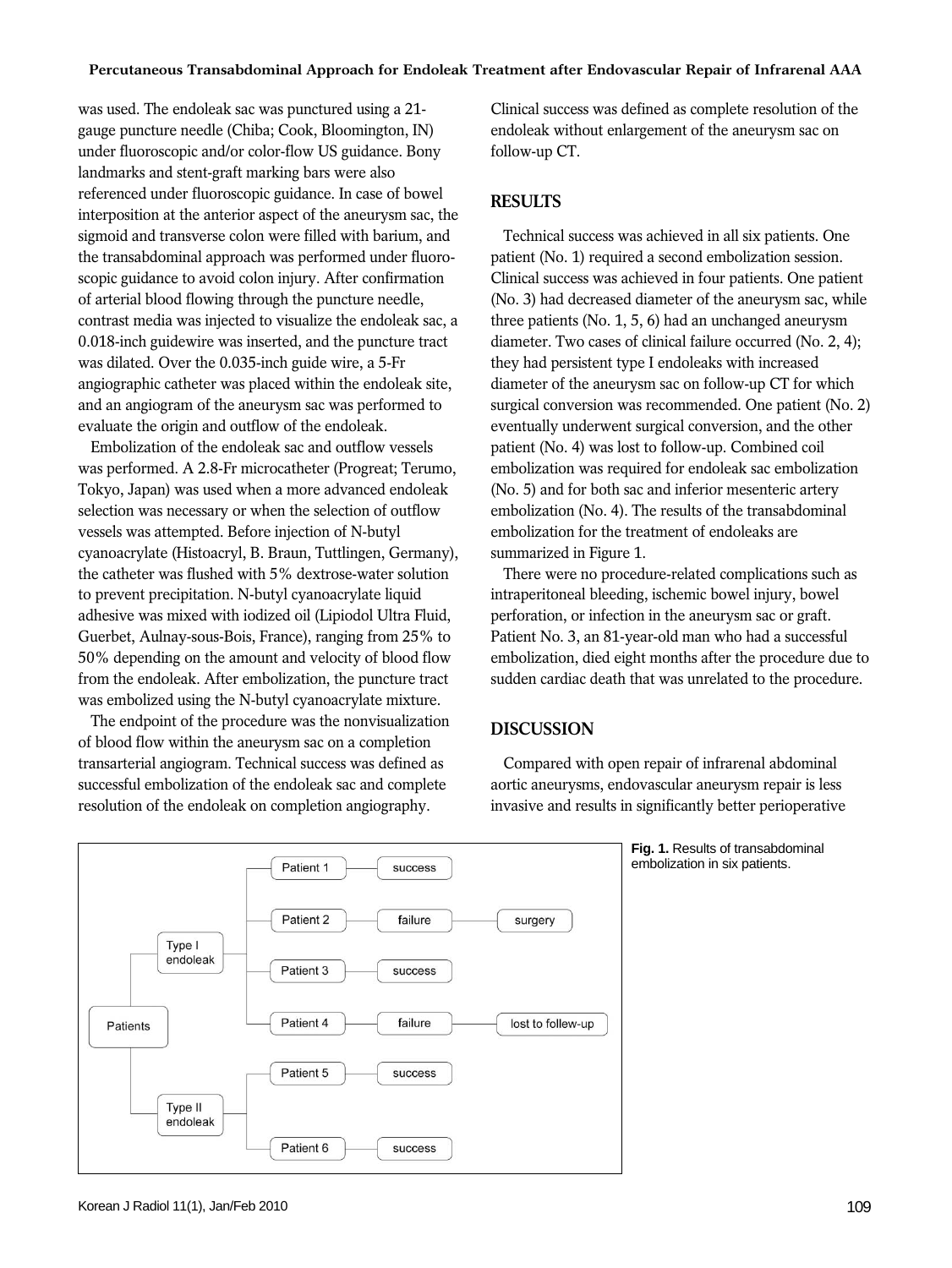outcomes, including fewer systemic complications, shorter operative time, lower use of postoperative mechanical ventilation, and shorter hospital stay, resulting in a lower risk of perioperative mortality (7, 8). However, secondary interventions are common in patients after endovascular aneurysm repair, and new complications such as incomplete exclusion of blood flow to the aneurysm sac, defined as an endoleak by White et al. (9), have led to the stent-graft procedure. Even though the technical innovation for of the stent-graft has been performed (10), correction of endoleaks is one of the major causes of secondary intervention during the primary admission or within 30 days of aneurysm repair (7).

Clinical management of endoleaks varies according to the different types. Type I and III endoleaks require treatment without delay, but the efficacy of management for type II endoleaks is a subject of debate (3, 11-14). At our institution, type II endoleaks are treated only when the aneurysm sac has grown by 5 mm or more during followup. Conventional methods for the management of type I endoleaks are stent-graft extensions, cuffs, or Palmaz stents. Stent-graft extensions or cuffs can be applied only if sufficient native aorta is available proximally or distally to support the stent (15-17). When conventional methods fail or devices are unavailable, N-butyl cyanoacrylate embolization via a transabdominal approach can be attempted before resorting to open surgical repair. The conventional approach for a type II endoleak is transarterial (18-20). If transarterial approaches fail, translumbar or transcaval approaches are usually used (21-28). However, if the endoleak sac is located at the anterior aspect of the stent-graft, translumbar or transcaval approaches are less feasible, and a transabdominal approach may be warranted.

All four patients with a type I endoleak had secondary endovascular interventions to repair the type I endoleaks.



showed type l endoleak (black arrow) with inferior mesenteric artery (white arrows). Embolization of endoleak sac using N-butyl cyanoacrylate was performed (not shown).

**C.** One-month follow-up CT showed complete repair of type l endoleak with radiopaque N-butyl cyanoacrylate in place of previous endoleak sac. However, 1-year follow-up CT (not shown) showed increased diameter of aneurysm sac with indistinct type l endoleak and patient eventually underwent surgical conversion.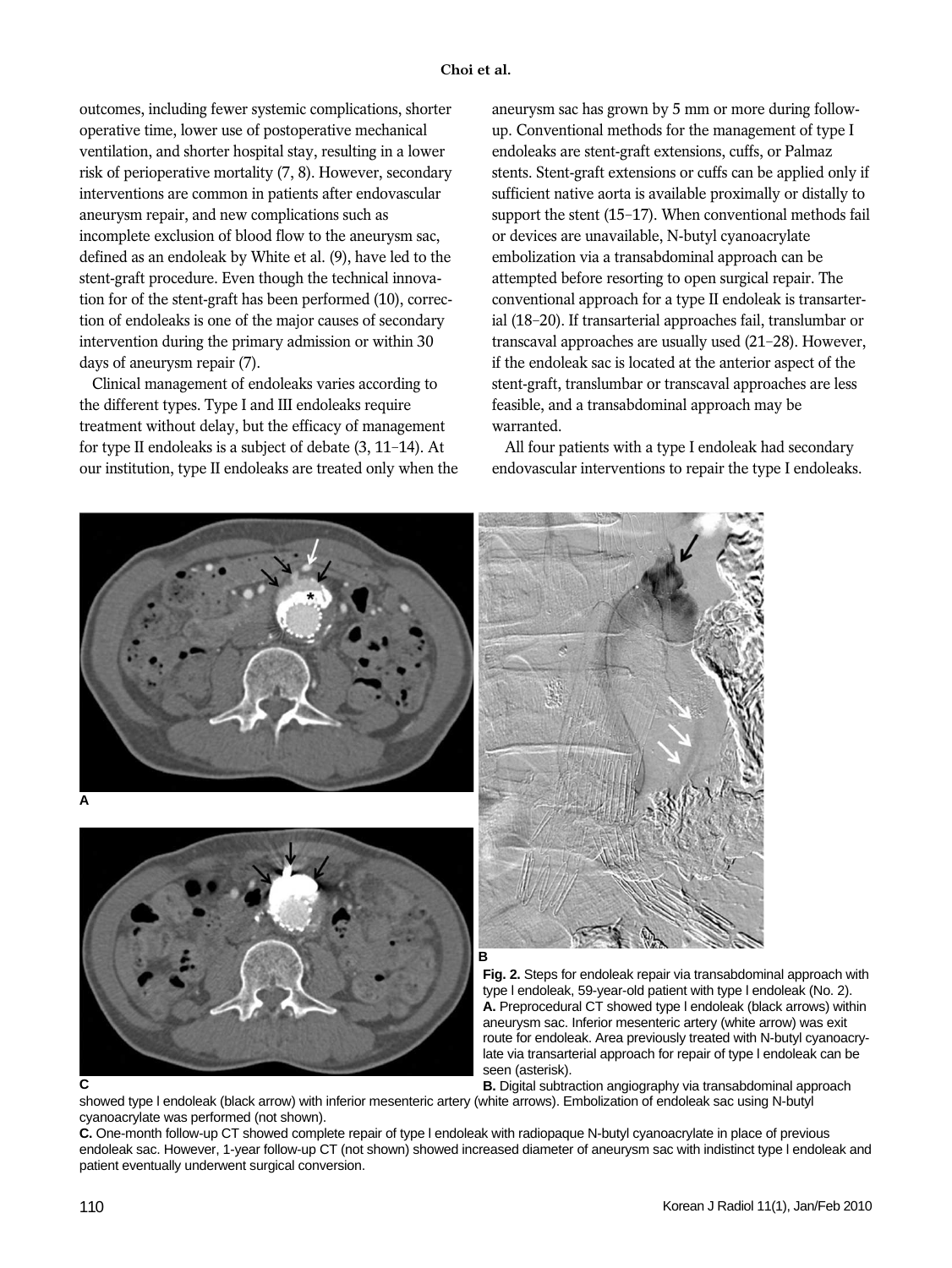Two patients (No. 3, 4) had a sufficient margin for stentgraft extension. In patient No. 3, both an aortic extender cuff and a Palmaz stent were placed. In patient No. 4, an aortic extender cuff was placed. Two patients (No. 1, 2) had no margin for placement of an aortic extender cuff for the proximal type I endoleak, and no Palmaz stent was available; therefore, balloon percutaneous angioplasty was performed at the attachment site. These secondary endovascular interventions had failed to repair the type I endoleaks in all four patients with type I endoleaks. Transarterial embolization was attempted in two patients (No. 1, 2) as the next step. Patient No. 2 underwent transarterial embolization using N-butyl cyanoacrylate.

However, the type I endoleak recurred on the 3-month follow-up CT. The transarterial embolization of the endoleak sac failed in patient No. 1.

In two patients with a type II endoleak, transarterial embolization failed in patient No. 5 because of tortuous tracks from the internal iliac artery. In patient No. 6, a new type II endoleak developed despite previously successful transarterial embolization for the type II endoleak, on the 6-month follow-up CT. Open surgical repair or percutaneous transabdominal embolization was recommended for all six patients. Because their general condition was unfavorable for major surgery and they refused surgical repair, embolization of the aneurysm sac was performed.



**Fig. 3.** Steps for endoleak repair via transabdominal approach with type ll endoleak, 64-year-old patient with type ll endoleak (No. 6). **A.** Preprocedural CT showed location of type ll endoleak (arrow) within aneurysm sac.

**B.** Digital subtraction angiography delineated size and structure of type ll endoleak, accessed via retrograde catheterization of inferior mesenteric artery.

**C.** Embolization of endoleak sac using N-butyl cyanoacrylate was done by transarterial approach via inferior mesenteric artery. **D.** Recurrence of new type ll endoleak (white arrow) that communicated with lumbar artery (black arrow) developed after six months of follow-up.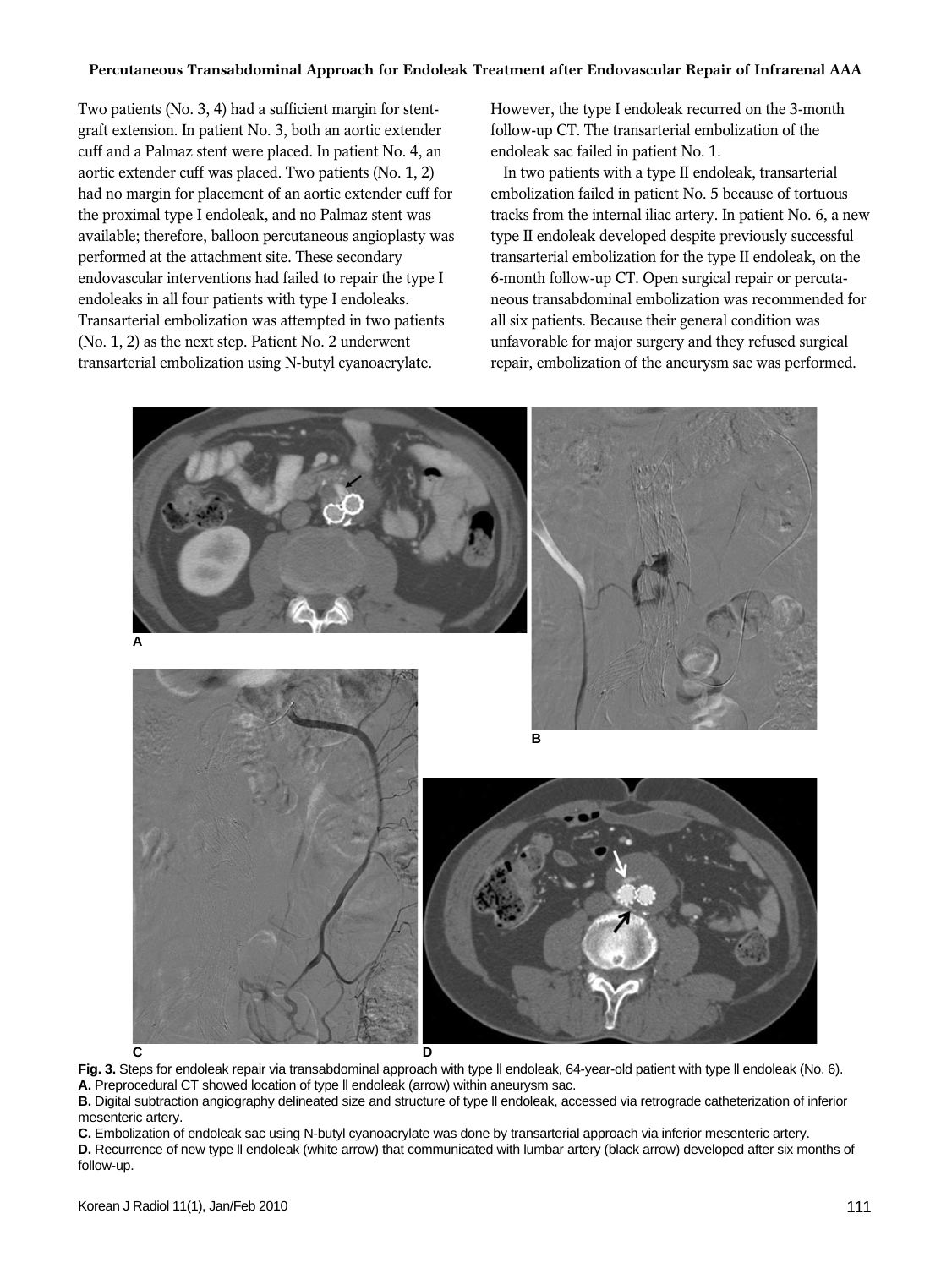



**Fig. 3.** Steps for endoleak repair via transabdominal approach with type ll endoleak, 64-year-old patient with type ll endoleak (No. 6). **E.** Digital subtraction angiography showed endoleak sac communicating with lumbar artery (arrows). Transabdominal approach was performed since main endoleak sac was located anteriorly. **F.** Embolization of endoleak sac was performed using N-butyl cyanoacrylate.

**G.** 3-year follow-up CT demonstrated complete repair of type ll endoleak with radiopaque N-butyl cyanoacrylate in place of previous endoleak sac.

The advantage of direct endoleak embolization by the translumbar or transcaval approach is that these methods avoid traversing cavities or organs (21-29). Therefore, these approaches are ideal when an endoleak is located at the posterior aspect of the endovascular stent-graft or when bowel or another organ is interposed (27). However, when the endoleak sac is located at the anterior aspect of the endovascular stent-graft, an anterior transabdominal approach is needed for embolization of the endoleak sac. The transabdominal approach has the advantage of being performed with the patient in the supine position, so that transarterial angiography can be performed simultaneously. Moreover, immediate confirmation of the angiography results and accurate targeting can be achieved. The risk of organ injury during the transabdominal approach can be minimized when performed under fluoroscopic and/or real-time US guidance.

There were two cases with clinical failure (No. 2, 4). Patient No. 2, who originally had a type I endoleak, underwent an aortic extender cuff placement for repair of a type I endoleak; however, a persistent type I endoleak was observed during follow-up on CT. For treatment of this endoleak, transarterial embolization was performed with insufficient exclusion of the endoleak. The transabdominal approach was performed for the next procedure and there was no visible endoleak on final aortography. However, increased diameter of the aneurysm sac was observed on the 1-year follow-up CT, raising the possibility of a recurrent type I endoleak. This case met our definition of a clinical failure, and surgical repair was recommended; at surgery, there was no definite evidence of an endoleak. We assumed that the cause of the increased diameter of the aneurysm sac was a type V endoleak or a subtle type I endoleak. Patient No. 4, who also originally had a type I endoleak, underwent aortic extender cuff placement for the repair of the type I endoleak; however, a persistent type I endoleak was noted during follow-up CT. When percutaneous transabdominal embolization was performed, the type I endoleak was not completely repaired and a patulous type I endoleak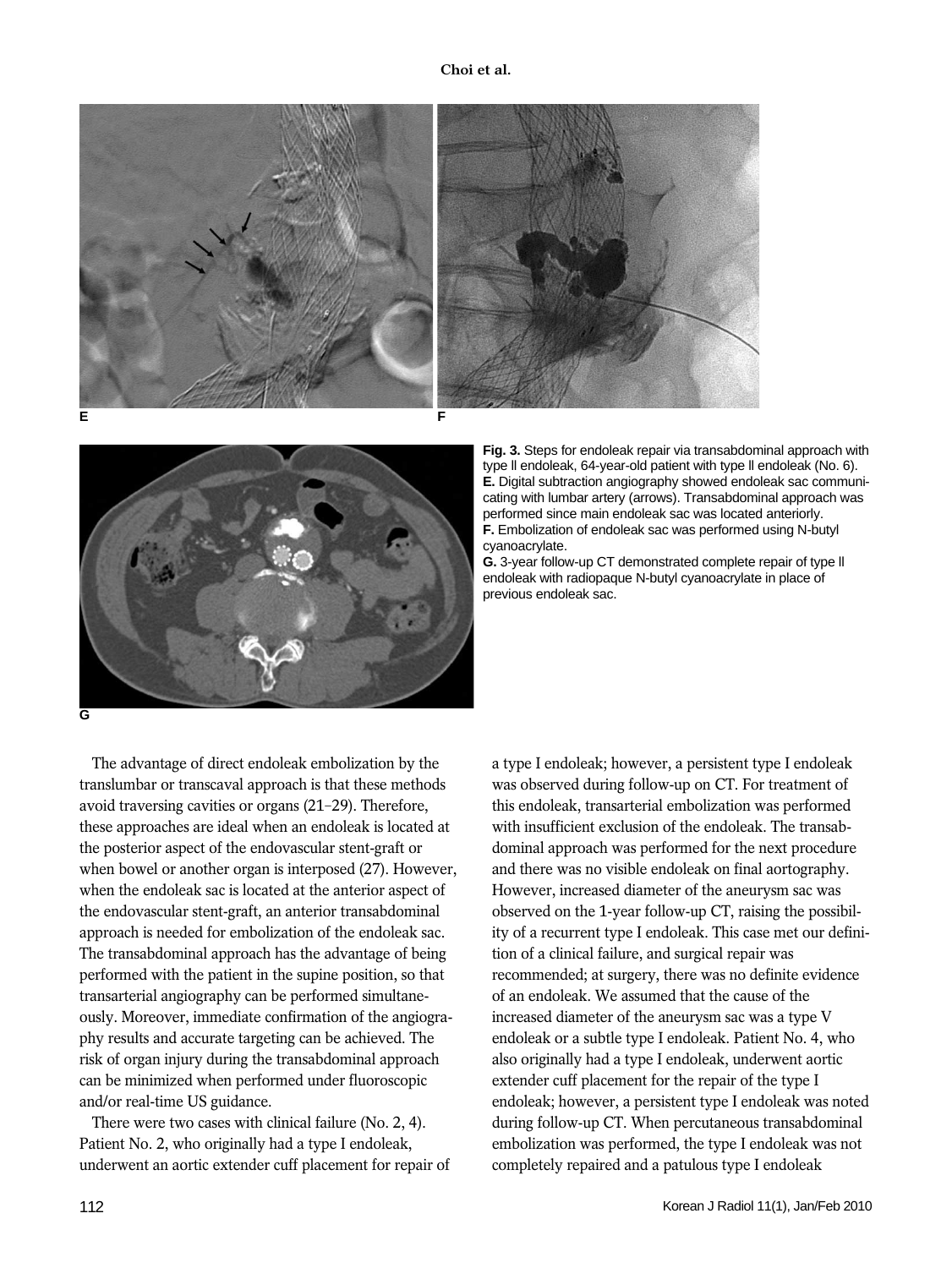resulted. A percutaneous approach was inappropriate in this case with a patulous type I endoleak. Surgical repair was recommended.

The results of this study suggest that when treatment of an endoleak is considered necessary, and when the endoleak sac is located at the anterior aspect of the stentgraft, a percutaneous transabdominal approach to embolization under both color-flow US and fluoroscopic guidance is warranted. The percutaneous transabdominal procedure for the treatment of type I or II endoleaks after endovascular aneurysm repair is technically feasible and should be considered an alternative method when conventional endovascular methods have failed.

## **References**

- 1. White GH, Yu W, May J, Chaufour X, Stephen MS. Endoleak as a complication of endoluminal grafting of abdominal aortic aneurysms: classification, incidence, diagnosis, and management. *J Endovasc Surg* 1997;4:152-168
- 2. Buth J, Harris PL, van Marrewijk C, Fransen G. The significance and management of different types of endoleaks. *Semin Vasc Surg* 2003;16:95-102
- 3. Baum RA, Carpenter JP, Tuite CM, Velazquez OC, Soulen MC, Barker CF, et al. Diagnosis and treatment of inferior mesenteric arterial endoleaks after endovascular repair of abdominal aortic aneurysms. *Radiology* 2000;215:409-413
- 4. Boks SS, Andhyiswara T, de Smet AA, Vroegindeweij D. Ultrasound-guided percutaneous transabdominal treatment of a type 2 endoleak. *Cardiovasc Intervent Radiol* 2005;28:526-529
- 5. Kasthuri RS, Stivaros SM, Gavan D. Percutaneous ultrasoundguided thrombin injection for endoleaks: an alternative. *Cardiovasc Intervent Radiol* 2005;28:110-112
- 6. Ellis PK, Kennedy PT, Collins AJ, Blair PH. The use of direct thrombin injection to treat a type II endoleak following endovascular repair of abdominal aortic aneurysm. *Cardiovasc Intervent Radiol* 2003;26:482-484
- 7. Greenhalgh RM, Brown LC, Kwong GP, Powell JT, Thompson SG; EVAR trial participants. Comparison of endovascular aneurysm repair with open repair in patients with abdominal aortic aneurysm (EVAR trial 1), 30-day operative mortality results: randomised controlled trial. *Lancet* 2004;364:843-848
- 8. Prinssen M, Verhoeven EL, Buth J, Cuypers PW, van Sambeek MR, Balm R, et al. A randomized trial comparing conventional and endovascular repair of abdominal aortic aneurysms. *N Engl J Med* 2004;351:1607-1618
- 9. White GH, Yu W, May J. Endoleak--a proposed new terminology to describe incomplete aneurysm exclusion by an endoluminal graft. *J Endovasc Surg* 1996;3:124-125
- 10. Sun Z, Mwipatayi BP, Allen YB, Hartley DE, Lawrence-Brown MM. Multislice CT angiography of fenestrated endovascular stent grafting for treating abdominal aortic aneurysms: a pictorial review of the 2D/3D visualizations. *Korean J Radiol* 2009;10:285-293
- 11. Harris PL, Vallabhaneni SR, Desgranges P, Becquemin JP, van Marrewijk C, Laheij RJ. Incidence and risk factors of late rupture, conversion, and death after endovascular repair of infrarenal aortic aneurysms: the EUROSTAR experience. European Collaborators on Stent/graft techniques for aortic

aneurysm repair. *J Vasc Surg* 2000;32:739-749

- 12. Baum RA, Stavropoulos SW, Fairman RM, Carpenter JP. Endoleaks after endovascular repair of abdominal aortic aneurysms. *J Vasc Interv Radiol* 2003;14:1111-1117
- 13. Steinmetz E, Rubin BG, Sanchez LA, Choi ET, Geraghty PJ, Baty J, et al. Type II endoleak after endovascular abdominal aortic aneurysm repair: a conservative approach with selective intervention is safe and cost-effective. *J Vasc Surg* 2004;39:306- 313
- 14. van Marrewijk CJ, Fransen G, Laheij RJ, Harris PL, Buth J; EUROSTAR Collaborators. Is a type II endoleak after EVAR a harbinger of risk? Causes and outcome of open conversion and aneurysm rupture during follow-up. *Eur J Vasc Endovasc Surg* 2004;27:128-137
- 15. Maldonado TS, Rosen RJ, Rockman CB, Adelman MA, Bajakian D, Jacobowitz GR, et al. Initial successful management of type I endoleak after endovascular aortic aneurysm repair with n-butyl cyanoacrylate adhesive. *J Vasc Surg* 2003;38:664- 670
- 16. Golzarian J, Maes EB, Sun S. Endoleak: treatment options. *Tech Vasc Interv Radiol* 2005;8:41-49
- 17. Faries PL, Cadot H, Agarwal G, Kent KC, Hollier LH, Marin ML. Management of endoleak after endovascular aneurysm repair: cuffs, coils, and conversion. *J Vasc Surg* 2003;37:1155- 1161
- 18. Kasirajan K, Matteson B, Marek JM, Langsfeld M. Technique and results of transfemoral superselective coil embolization of type II lumbar endoleak. *J Vasc Surg* 2003;38:61-66
- 19. LaBerge JM, Sawhney R, Wall SD, Chuter TA, Canto CJ, Wilson MW, et al. Retrograde catheterization of the inferior mesenteric artery to treat endoleaks: anatomic and technical considerations. *J Vasc Interv Radiol* 2000;11:55-59
- 20. van Schie G, Sieunarine K, Holt M, Lawrence-Brown M, Hartley D, Goodman MA, et al. Successful embolization of persistent endoleak from a patent inferior mesenteric artery. *J Endovasc Surg* 1997;4:312-315
- 21. Binkert CA, Alencar H, Singh J, Baum RA. Translumbar type II endoleak repair using angiographic CT. *J Vasc Interv Radiol* 2006;17:1349-1353
- 22. Baum RA, Cope C, Fairman RM, Carpenter JP. Translumbar embolization of type 2 endoleaks after endovascular repair of abdominal aortic aneurysms. *J Vasc Interv Radiol* 2001;12:111- 116
- 23. Stavropoulos SW, Kim H, Clark TW, Fairman RM, Velazquez O, Carpenter JP. Embolization of type 2 endoleaks after endovascular repair of abdominal aortic aneurysms with use of cyanoacrylate with or without coils. *J Vasc Interv Radiol* 2005;16:857-861
- 24. van den Berg JC, Nolthenius RP, Casparie JW, Moll FL. CTguided thrombin injection into aneurysm sac in a patient with endoleak after endovascular abdominal aortic aneurysm repair. *AJR Am J Roentgenol* 2000;175:1649-1651
- 25. Rial R, Serrano Fj F, Vega M, Rodriguez R, Martin A, Mendez J, et al. Treatment of type II endoleaks after endovascular repair of abdominal aortic aneurysms: translumbar puncture and injection of thrombin into the aneurysm sac. *Eur J Vasc Endovasc Surg* 2004;27:333-335
- 26. Martin ML, Dolmatch BL, Fry PD, Machan LS. Treatment of type II endoleaks with Onyx. *J Vasc Interv Radiol* 2001;12:629- 632
- 27. Stavropoulos SW, Carpenter JP, Fairman RM, Golden MA,